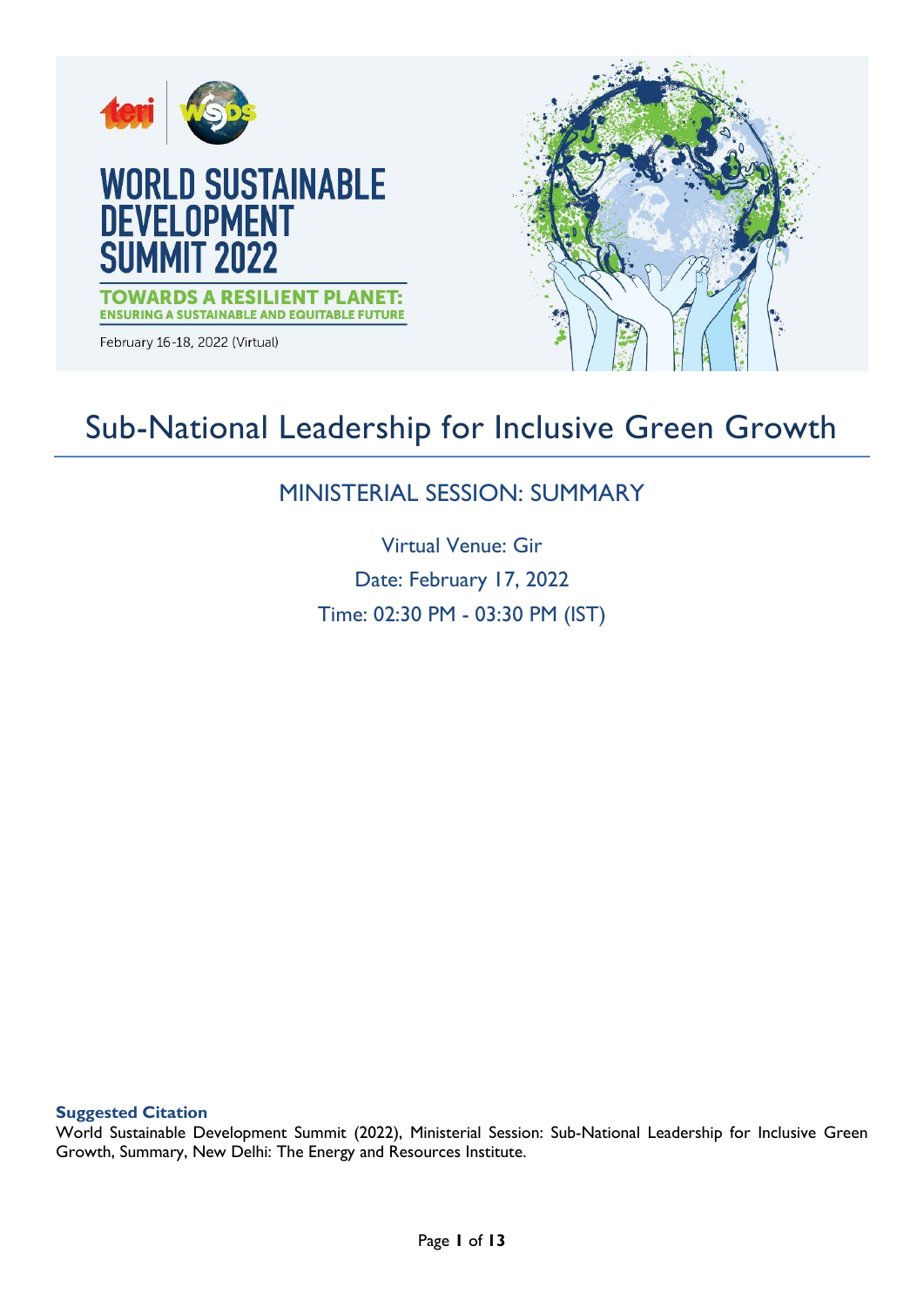# **Inaugural Session**

# **About the Session**

The ministerial session saw sub-national leaders and bureaucrats discuss regulatory and market policy instruments that have enabled green growth at the state and local levels. The leaders deliberated on some of the best practices and innovation that each state has employed to mainstream green growth in the policy framework. The deliberations also focused on the challenges that each state faces in transitioning to a green economy.

# **Speakers**

#### **Moderators**

- Dr Vibha Dhawan, Director General, TERI
- Mr Ajay Shankar, Distinguished Fellow, TERI

#### **Ministerial Addresses**

- Mr Aaditya Uddhav Thackeray, Hon'ble Cabinet Minister of Environment, Government of Maharashtra
- Dr Palanivel Thiagarajan, Hon'ble Finance Minister, Tamil Nadu
- Mr James K Sangma, Hon'ble Cabinet Minister for Forests and Environment, Government of Meghalaya

#### **Special Addresses**

- Mr Dipak Kumar Singh, Principal Secretary, Environment, Forest, and Climate Change Department, Government of Bihar
- Mr Atul Bagai, Country Director India, United Nations Environment Programme
- Mr Shantanu Gotmare, Commissioner & Secretary, Government of Assam

#### **Disclaimer**

The text of the addresses is based on auto-generated transcript from YouTube. Minor edits were made on grammar and spelling. The exact wording of the discussion can be accessed from YouTube video: https://youtu.be/mzbXGFnijWM.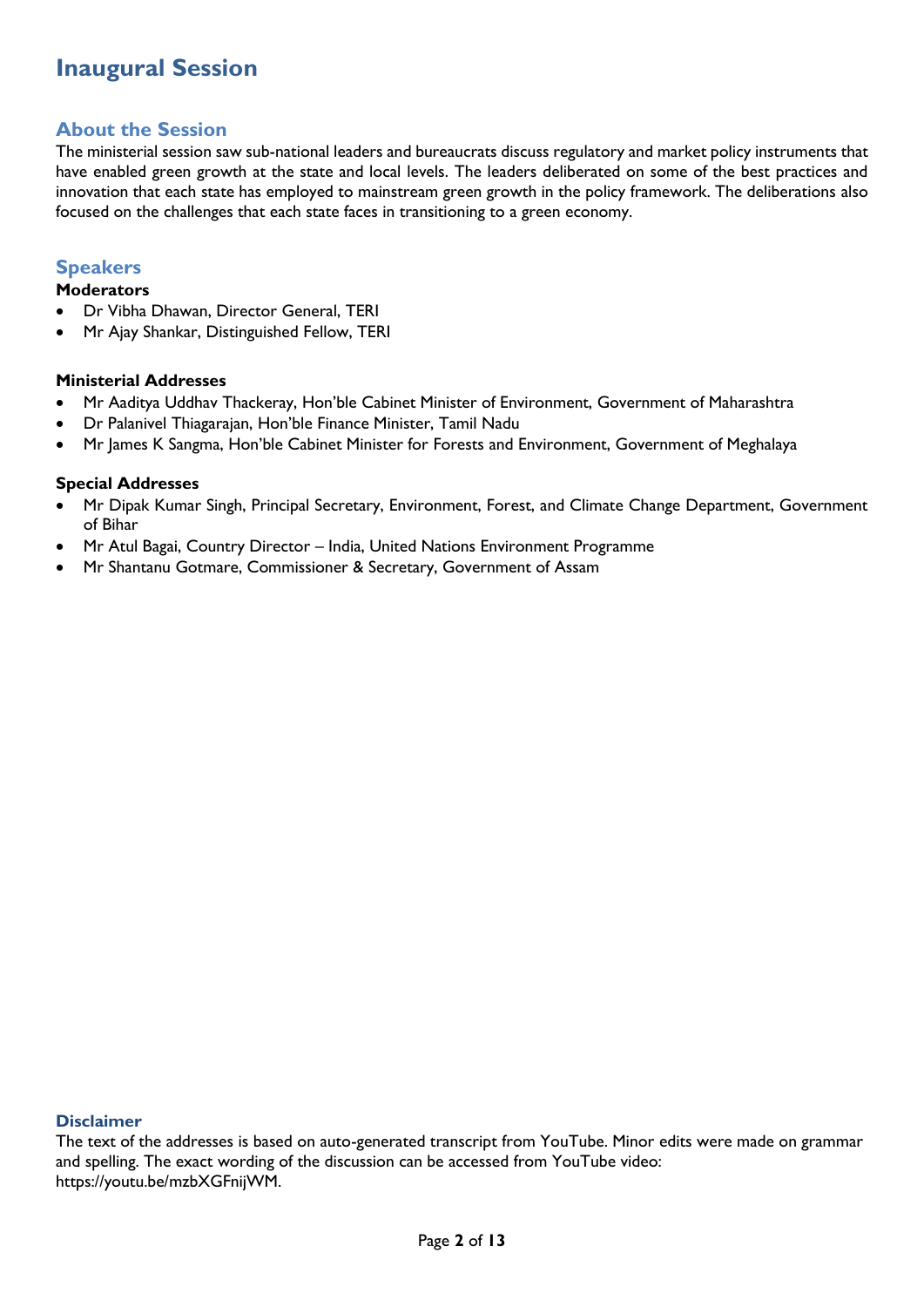# **Actionable Messages**

**Message 1:** A report should be prepared which measures a country's or a state's ease of living, based on environmental indicators. This is similar to the Ease of Doing Business reports which measures countries against indicators related to business regulations and their enforcement.

**Message 2:** It is crucial to set up a council comprising of environment and forests ministers and other allied departments from all states, advising and learning from each other, along with assistance to and from the central government. In this way, policies can be made at the national level and implemented at the state level.

**Message 3:** It is increasingly clear that measuring the growth of a country using GDP is getting outdated, since it does cover the big picture. There is a need to measure growth in terms of not just per capita GDP, but also by measuring the quality of life. Goals should be set for what will be a good quality of life, with adequate resources with a healthy environment, and safety around them.

**Message 4:** The diversity between states is so vast, in terms of the level of sustainable development and the needs of the states to adapt to impacts of climate change, that there is a need to move at a pace that is comfortable to each state, and in as many sectors as comfortable, rather than a 'One Nation, One X' kind of policy.

**Message 5:** The existing economic and development paradigm needs to be replaced by a concept called environment state, which advocates for an environment-first economic and social model for the Indo-Himalayan region. It means that we need to innovate and be the first in the world to integrate nature in all aspects of development and growth. Sustainability can only be achieved by aligning our growth strategy with nature.

**Message 6:** A step further in terms of decentralization of activities and responsibilities is by giving more support to developing a district level roadmap to green economy. District level implementation can also incorporate voices from the indigenous communities who are often the most vulnerable to the impacts of climate change.

**Message 7:** While it is encouraged to foster a regulatory environment which promotes green growth, any policies that are adopted in this directors should not be pushed in a hurry, without adequate research and development on their environment costs, because there may be some immediate gain, with negative impacts in the long term.

**Message 8:** Sustainable development has to be based on the three pillars of reduce, reuse, and recycle, which advocates for sustainable consumption and production practices. The current growth paradigm needs to be critically examined because, as a strategy, it shortens the life of consumer goods so as to increase the frequency of replacement.

**Message 9:** States need to create a regulatory environment which promotes the use of alternative materials in various sectors of economy, especially in the hard-to-abate sector. These alternative materials could include different types of waste materials and industrial by-products, which may be used in road construction, instead of standard materials. This practice will result in a reduced need for the exploitation of natural resources and as well as the lower quantity of waste is accumulated in landfills.

**Message 10:** It is clear that businesses are increasingly aware of the benefits of shifting to sustainable practices, but yet, there is still some reluctance to invest in this transition due to the high risks. States should set up a combined trust to provide an additional incentive and minimize risks for industries to develop technologies and implement policies which will help mainstream sustainability.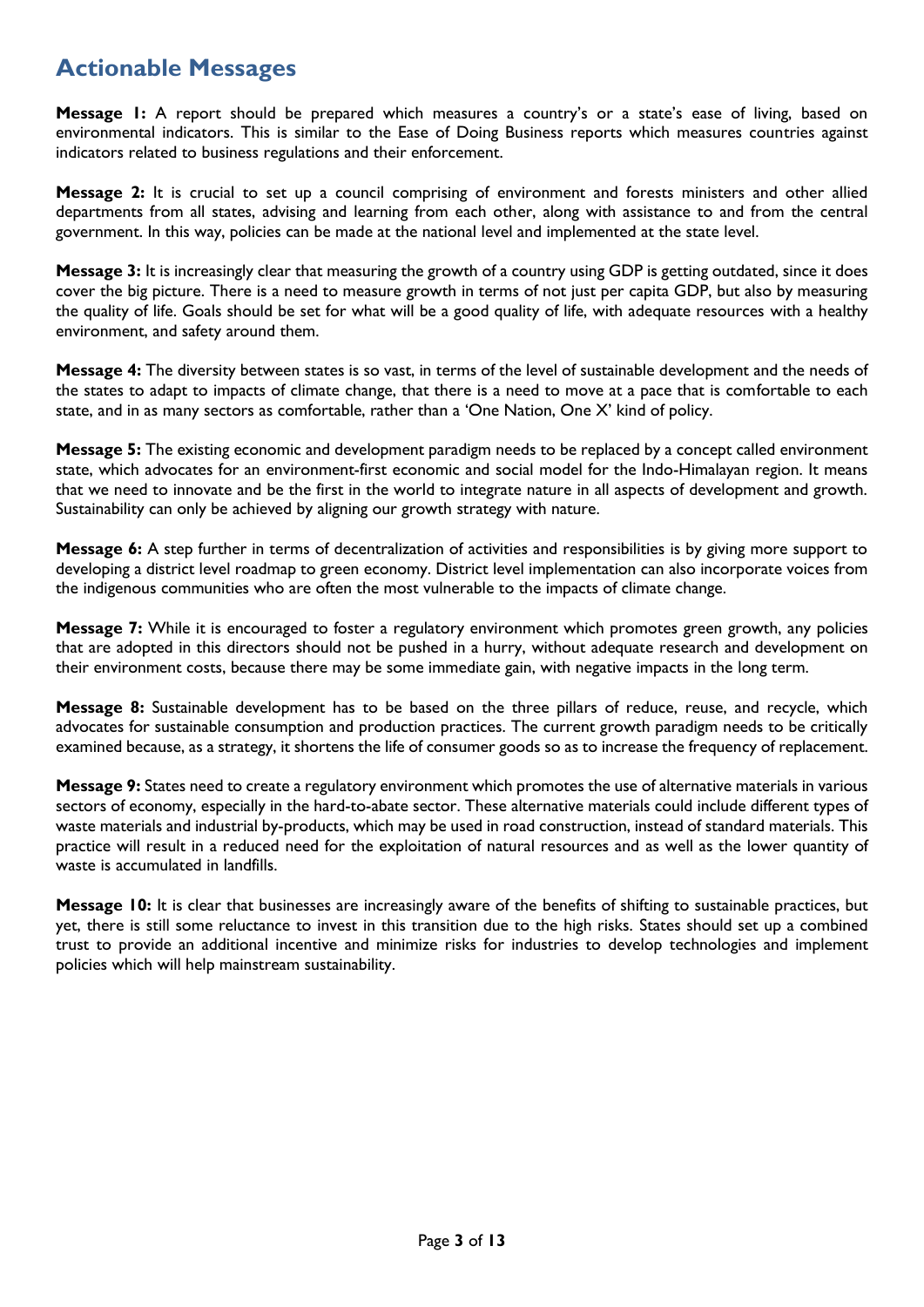# **Making Words Count @WSDS 2022**

**"**

Green growth actually requires rethinking our growth strategies and policies instruments with respect to environment sustainability and resource availability to all sectors of society including the vulnerable and marginal groups.

#### *Dr Vibha Dhawan Director General, The Energy and Resources Institute*

Imagine the impact on the world we can have if all our states and union territories and all citizens of India come together and start moving towards resilience, adaptation, and mitigation,

#### *Mr Aaditya Uddhav Thackeray Hon'ble Cabinet Minister of Environment, Government of Maharashtra*

**"**

**"**

I firmly believe that the only way to succeed from here in achieving any of these goals is in the sub-national and the sub-state level; this needs to be implemented in every village, in every village union, in every district, in every state, and it requires the kind of localization, customization and acculturalization that can only happen through communities that are integrated and lived with each other

#### *Dr Palanivel Thiagarajan, Hon'ble Finance Minister, Tamil Nadu*

#### **"**

Whether we like it or not the environment is still lingering on the ideological and regulatory fringes of our polity but I want to pole vault it to the forefront of political economy. Sub-national frameworks, innovations and unorthodox alliances can create a decentralization of global and national climate agendas, which is critical for us to restore our nature and preserve the fast-depleting natural resources.

#### *Mr James K Sangma, Hon'ble Cabinet Minister for Power, Government of Meghalaya*

#### **"**

One certainly big gap is that the NDC is, for example, just taking one international target, and are at the central level or at the pan-India level, but the gap is that how do state governments, industry, civil society or what percentage of their work is going to contribute to the national target.

#### *Mr Atul Bagai, Country Director – India, United Nations Environment Programme*

#### **"**

The first contradiction which arises is from the aggressive consumerism which is propagated by the current neoliberal development philosophy because this philosophy seeks to boost economic growth through higher consumption. As a strategy, it shortens the life of consumer goods so as to increase the frequency of replacement and it also dissuades reduce and reuse.

#### *Mr Dipak Kumar Singh Principal Secretary, Environment, Forest, and Climate Change Department, Government of Bihar*

#### **"**

Just like we have the international carbon targets, can we have sub-national voluntary carbon targets? It can start with few big states or it can start with the smaller states whichever way it is, but I believe the movement has to start somewhere.

### *Mr Shantanu Gotmare, Commissioner & Secretary, Government of Assam*

### **"**

Inclusive green growth and keeping global warming within 1.5 degrees, making the trade-offs between what would be green and what is not green, and what appears cheaper in the short run are issues which are best addressed at the state level and within the state government system, this prism through which we need to see things, needs to come central stage and become mainstream.

> *Mr Ajay Shankar Distinguished Fellow, The Energy and Resources Institute*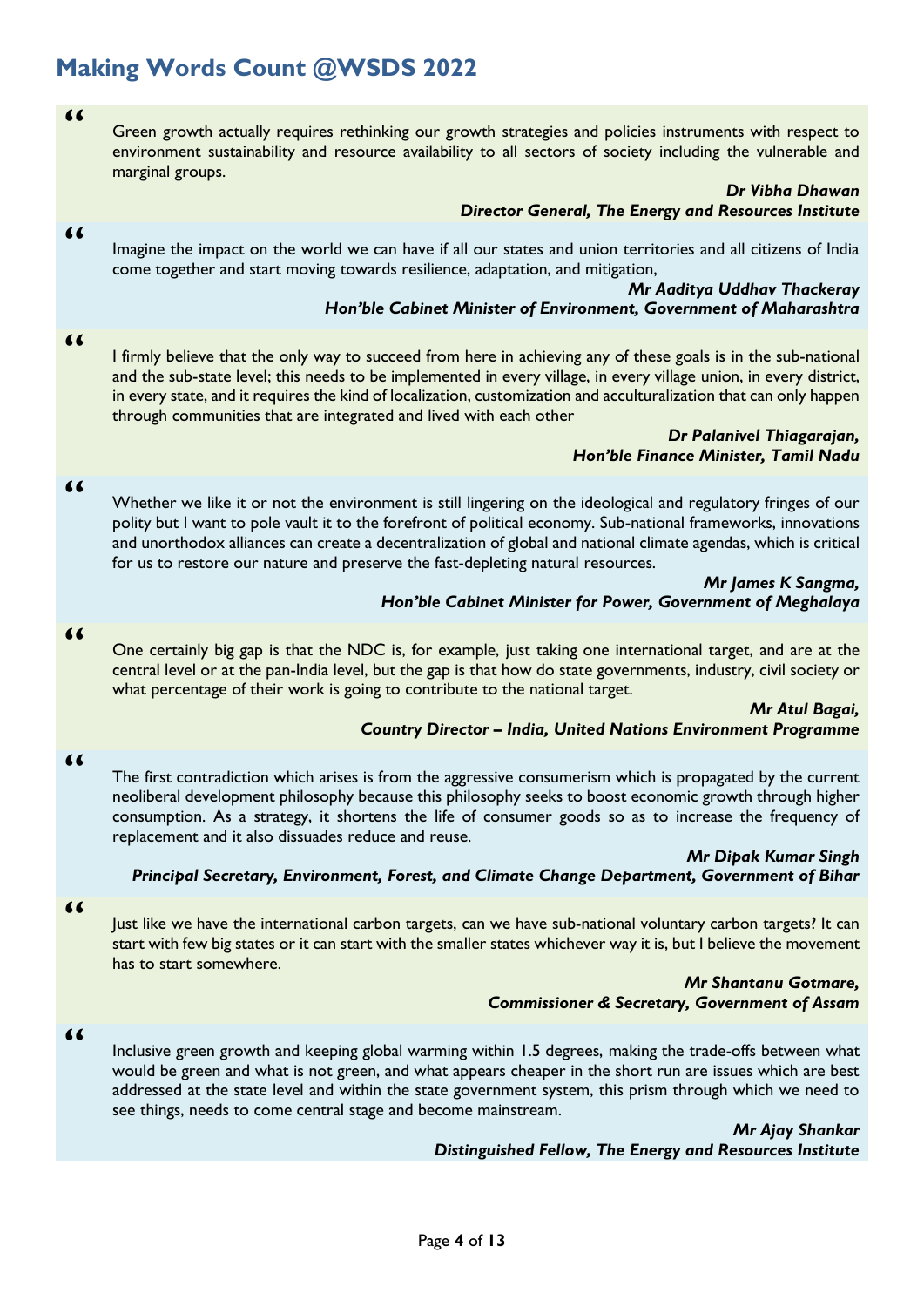# **Narrative**

# **Moderator's Remarks**

# *Dr Vibha Dhawan, Director General, The Energy and Resources Institute*

I welcome you all and fellow participants at this very important session on sub-national leadership for inclusive green growth. We were just discussing before we joined the panel, that India is a unique country. We are still growing, we have to develop and we have the scope to show to the world what green development means because most countries in the west they already have their infrastructure in place and therefore changing infrastructure is tougher than building a new one which is based on the principle of green growth. Green growth actually requires rethinking our growth strategies and policies instruments with respect to environment sustainability and resource availability to all sectors of society including the vulnerable and marginal groups. Policy instruments for green growth can be broadly divided into four categories that is: mainstreaming green growth in economic policy; greening market signals; regulations; and green innovations. Sub-national governments which include states, union territories, autonomous regions, provinces, cities, municipalities, and units, they are in the forefront of implementing green growth strategies and, in some cases, are leading catalyzing national efforts. They have a crucial role to play, both in structuring and implementing policy instruments, vis-a-vis inclusive green growth at grassroot levels.

It is important that the green growth is affordable and it does not require massive financial burden, and it benefits all at the grassroots level as well. We are really privileged to have such an esteemed line up of sub national ministerial and policy leaders in this session of WSDS 2022 who bring a wealth of their own respective experience on the table and I am really looking forward to the discussion. I now hand it over to Mr Ajay Shankar, who is a Distinguished Fellow at TERI, with wide ranging experience in policymaking, both at national and international level. I am sure he will be sharing his valuable insights into the subject.

#### **Moderator's Remarks**

#### *Mr Ajay Shankar, Distinguished Fellow, The Energy and Resources Institute*

It is a privilege for me to be moderating a session where there are such distinguished participants. One fact is staring us in the face and across our states in India and across the world that extreme weather events are a reality. We are also discovering that the costs of coping with these events and the costs of adaptation would be far higher than the costs of mitigation and keeping global warming within 1.5 degrees. Now India is so large that each of the states represented here are very large and some of them are larger than many large countries in the world. So inclusive green growth and keeping global warming within 1.5 degrees, making the trade-offs between what would be green and what is not green, and what appears cheaper in the short run are issues which are best addressed at the state level and within the state government system, this prism through which we need to see things, needs to come central stage and become mainstream. India is an inflection point where it is beginning to happen, and whatever one state does others are very quick and discovering the benefits of that initial move and copying.

I will just give one example for the distinguished minister from Tamil Nadu. I come from UP, and in the late 70s, we discovered the wonders that Tamil Nadu was achieving with the midday meal program and many of us got convinced that the rest of India needs to follow suit. On green growth, many of the people participating today are already becoming pioneers and would set the stage for what other states would begin to discuss and act upon.

#### **Ministerial Address**

#### *Mr Aaditya Uddhav Thackeray, Hon'ble Cabinet Minister of Environment, Government of Maharashtra*

It is actually very crucial that we discuss the role of sub national governments. As a colleague states, I can very proudly say that one of the states from India, Maharashtra was also recognized and awarded at the COP26 for its role and if I may say that we realize that we are not alone. If we have to work on this, we have to work together because all of us make India as one country, and largely if you see the role of sub national governments especially in a country like India which has a cooperative federal structure it becomes more and more important as we go ahead in terms of time in terms of implementation and in terms of how we move ahead with our environmental programs. Obviously, as a state, we have been also learning from our colleague ministers, from our colleague states across India, be it in terms of the single-use disposable plastic ban, be it in terms of the EV policy. But, there is a healthy competition in all of us. Now we also have a healthy competition, in terms of how many industries do we attract to our country, how many industries come to our individual states and what is the amount of jobs that we create. That is a very beautiful competition in terms of ease of doing business, FDI growth, investment, and that is what the numbers that we put out are.

What I would also like to suggest to my colleague ministers and through, TERI as a platform and through UNEP is if we can also put out a report of ease of living through environment and the environmental steps, like we put out for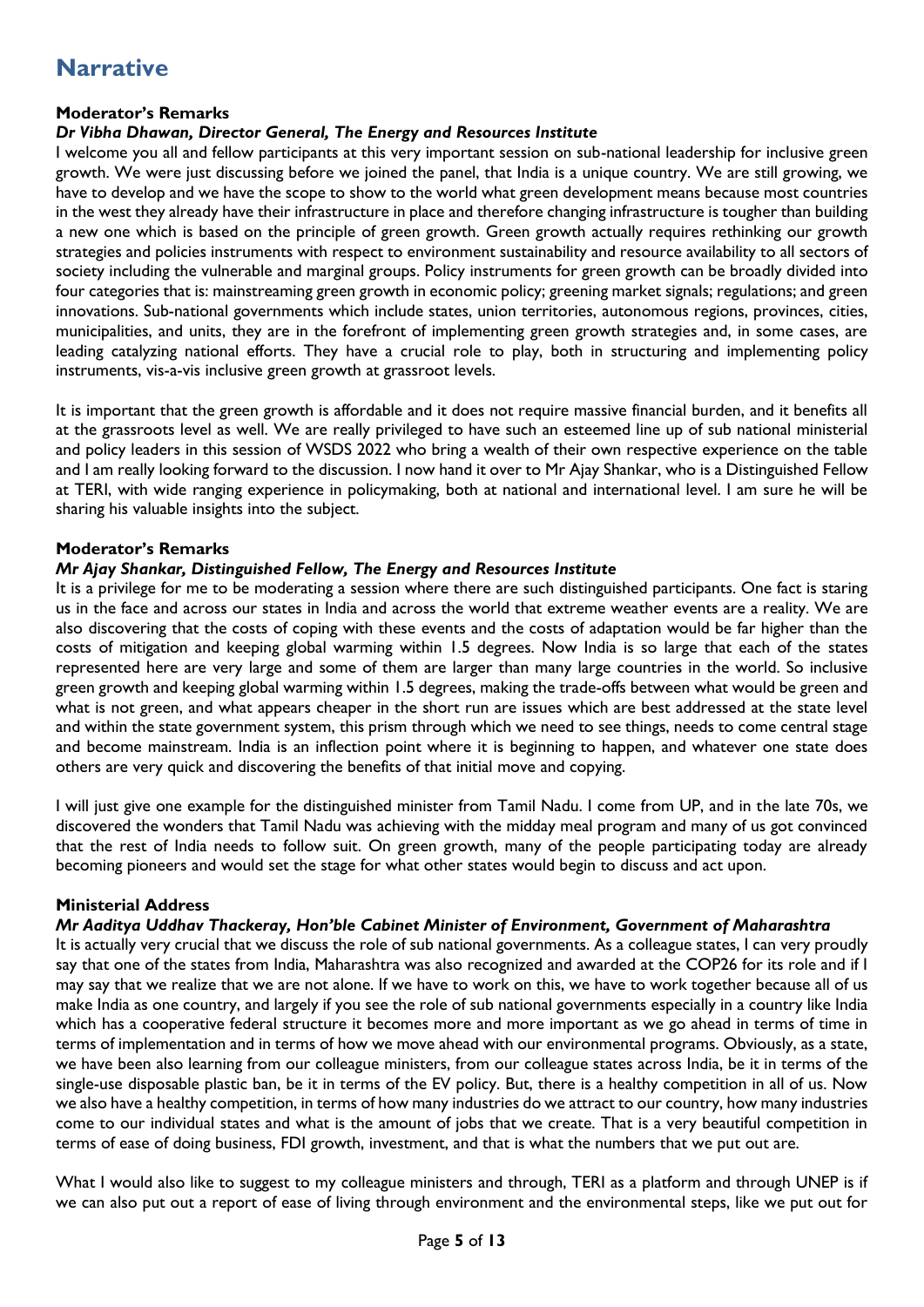investment in terms of industry. If we can put out a report every single year in terms of the environmental progress, the target set, and what we can do in terms of achieving those targets in terms of climate action as mitigation, adaptation and resilience.

As someone who has been in politics for almost a decade now, I remember when I was around 21/22, I used to go to Marathwada, I used to go to Vidar and I used to go to northern Maharashtra, and we used to work on fodder camps, we used to work on farm fields, take tankers of water, because all of these areas were in terrible drought. We did not have a single droplet of water coming from the skies as rain. Looking at times in the past decade, 2016 was a crucial year where we shifted from droughts in the same very areas to having floods, flash floods, mini cloud bursts in the same areas. Now the year 2020 was when we were hit by COVID, we had to give almost INR 14,000 crores to INR 20,000 crores as both COVID and non-COVID compensation in terms of financial relief packages in our state. Now, if you do not count it as COVID, INR 14500 crores is the amount that we have given as compensation for climate change events. we faced three storms on the western coast of India, namely Sindhudurg Ratnagiri Raigarh, Mumbai, Palgar. So this coast of India, the western coast of India was always considered to be safe. In fact Mumbai also had this one area called the Bomba by the Portuguese which meant 'the good bay' where you did not have storms or cyclones or rough weather patches, you did not have patchy weather out there. Now we have choppy waters. Why we are facing all of this is a question we need to ask ourselves. Every time we have a natural event like hailstorm, unseasonal rainfall, extended rainfall, drought, extended winter – what we ask as public elected representatives to the government is compensation, and compensation is needed, no one is denying that. But compensation is only a fraction of what is really lost. What we lose out is energy, time, human resource, talent, productivity, efficiency, and of course the larger contribution to GDP because of weather related events. Now are these weather related events anomalies? I do not think so. There is a certain pattern to this, and this is what climate change is. Now we have got to realize that climate change has hit us and it has hit us very, very hard.

As we speak about India and climate action on the global level in terms of global action, India can contribute the most to climate action, first, because of its necessity and second, because of its capacity. Why the necessity? In terms of global climate action, when I was at COP26, I was hearing a lot about the global north and the global south and why we need to move towards the race to zero, why we need to accelerate our movement towards the races. I see these as two potential opportunities and threads. India's threats lie in the fact that most of the country still is reeling under poverty, most of our country is still agrarian, and most of the country is still on the cusp of development. I think this is where the real threat lies because climate change has resulted in landslides, in floods, in changing geographies in our own country. I am seeing a lot of women and children moving from one place to another in terms of hunger, poverty, jobs, unemployment or just the fact that their village or hamlet has come under a landslide. This is not just going to create economic issues for us and increase the amount of expenditure for the government but it is also going to create social issues for us as we have moves from one village to another, we have one community to another, the social blending of these communities and the social blending of these villages and the load of one village on to another: all of this is going to create a lot of social unrest in our country. I think that is one of the threats that I see.

But the opportunity for us is the fact that 1.38 billion people, imagine the impact we can have on the world if more than one billion people come together for climate action. Imagine the impact on the world we can have if all our states and union territories and all citizens of India come together and start moving towards resilience, adaptation and mitigation. I think that is one, but we have always been a land of nature worshipers and largely for the community which is the Vedic dharma and you also have different religions and communities but we have always worshipped nature, thought it to be very, very sacred. The moment we started making idols out of this and we brought it into our own homes and spiritual places, we started polluting what we used to actually worship. If we can go back to that, and probably if not worship, just start protecting, I think that would be important.

Now why sub-national governments are really important - this is what I want to really stress on. If we look at the structure of India, most of our subjects that are either in the concurrent or in the state list in the Constitution of India come under the ambit of implementation at the hands of the state government. Most of the policies right from health care to agriculture to everything to even midday meals are implemented by rural or urban local bodies. Now most of these rural and urban local bodies come under the ambit again of the local self-help governments but you also have the state governments. Now if we can actually create a broader council like we have at Maharashtra's level, we have the Maharashtra Council of Climate Change headed by the Chief Minister, co-headed by the Deputy Chief Minister, who also happens to be the finance minister. We have different departments - urban department, energy department, rural department, transport because I have come to believe firmly that environment and climate change is no longer only the ambit of the environment department. It includes all of us. It includes energy - how can we move towards clean and green energy, industry - how can we move towards cleaner industry outputs, urban development, rural development. If we can have such councils across the country, that would be of greater help. Two, as we have the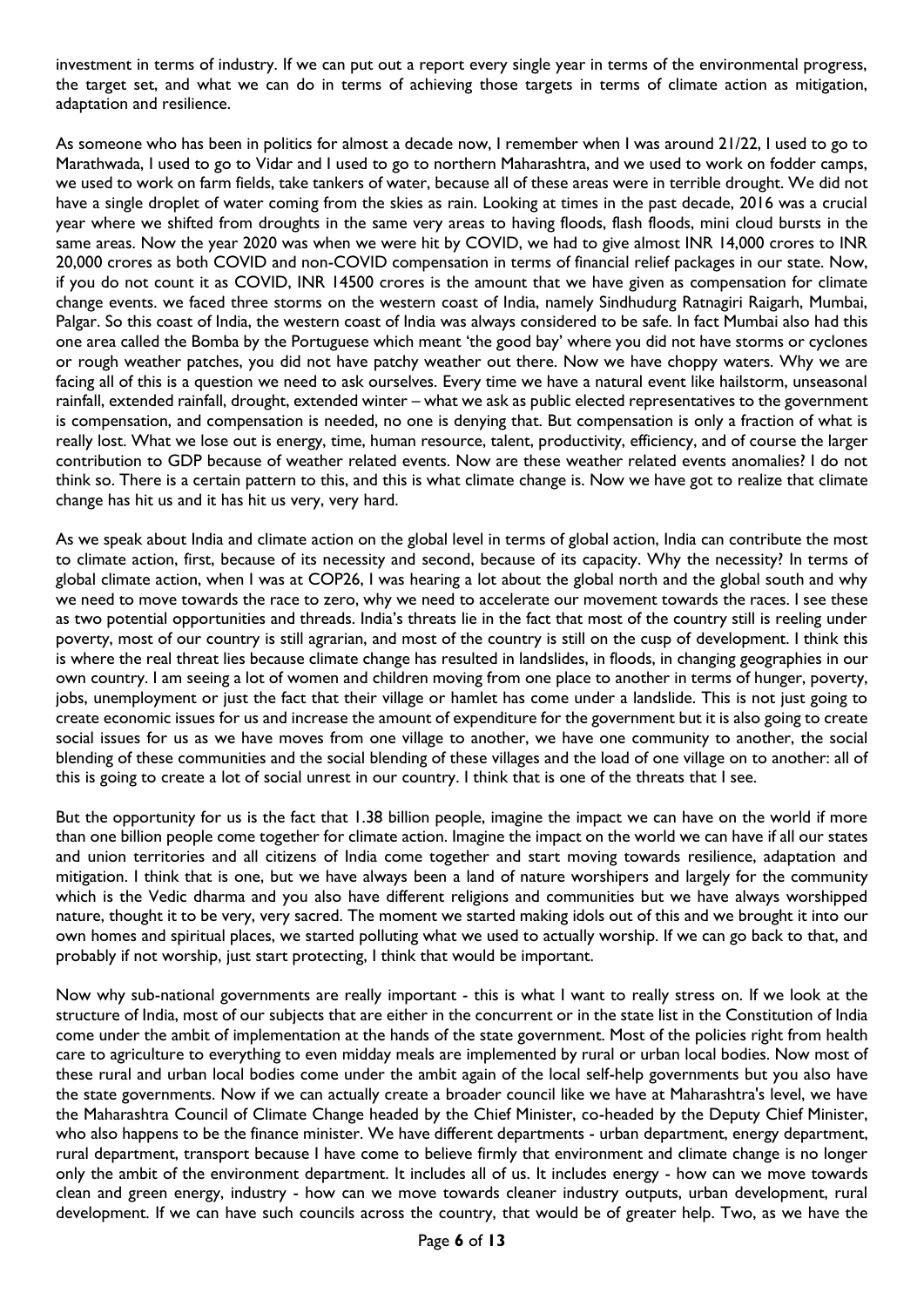GST council for the country, where we have all the finance ministers of different states advising the union minister of finance - if we can have a council like GST, similarly for environment where we have all the environment and forest ministers of the country advising or taking advice and learning from each other with the union government assisting us actively, I think that is where we can set targets, policies at a national level and implement them at a state level. Implementation would be done by the state level and very, very rapidly and swiftly. Finally, just one more thing before I conclude because I do not want to imprint on the other people's time is if you look at us we are exactly like the EU - we have states which are big and small economically, population wise, ability wise. I think that is where, just like you have the global north and global south across the world, within our own country we have the global north and global south, in terms of, ability, priority, and technology - what we call as APT. The time is apt for certain states and the time is not apt for certain other states. But for states like Maharashtra, Tamil Nadu or Delhi or many other states who are having the ability, priority and technology to implement climate action as now, I think we can start moving ahead. Because that is how we will take India moving towards a race to zero much faster than the Prime Minister's goal of 2070. For us who can help the Prime Minister achieve the goal much faster than 2070, I believe we should do so because we do not have the luxury of time in terms of climate action.

Thank you! Jai Hind! Jai Maharashtra!

#### **Ministerial Address**

# *Dr Palanivel Thiagarajan, Hon'ble Finance Minister, Tamil Nadu*

Thank you Mr Shankar for the invitation and the opportunity. Thank you Dr. Dhawan. My regards to my fellow ministers, honorable ministers and to the distinguished public servants in the panel. I think I echo a lot of what my colleague Mr Thackeray has said. In fact, as the finance minister, as a member of the GST council and as the descendant of a family and a movement and a party that has been for federalism, I could not agree more that actually a lot of the implementation needs to and can only happen at the local bodies, up to the districts and up to the state. While we certainly need national policies on things like EVs or cross-border trade-related to certain incentives for environmentally preferred products or services or assets, the bulk of the work needs to be done at the state district and local body levels. The additional point being that the diversity is so vast between states, between the development of states, between the needs of states that really not only is it the question of being able to learn from each other but it is a question of being able to move at the pace we need to rather than as in many fields be held back by a *'One Nation One X'* kind of policy.

I will just pick up on the point that Minister Thackeray meant. I had already made a comment earlier that if india is going to get to net zero by 2070, then a state like Tamil Nadu, again needs to get there no later than 2050 for it to be a realistic outcome for the rest of India because we are so far ahead of the average in per capita income, per capita consumption, in education levels, and growth and so forth. So just to give you some of the things we are working on - as you may already know we are one of the highest percentages of green energy states in the country today our ambition is to keep expanding on that. We are blessed with both good wind energy and good solar potential which, of course, the downside is that they are both highly volatile, both seasonally and during the day, so we have to look for backup sources.

One of the things we are focused on a lot now is to come up with using reverse hydro for storage during the times when we have excess wind and solar. Because according to the government of India's estimation, we have already used 100 percent of our hydro potential. In fact, we are producing more two thousand megawatts which is more than the potential the union government has identified. But we can certainly use it as storage. The offshore wind plus wave energy options also seems exciting – we have been talking to a lot of global pioneers around that. We think we will be one of the early adopters given the the length of our coastline. During the budget we presented last year after our government came to power, we talked about environment in three or four different ways - we talked about designating and achieving blue flag status for a certain number of beaches, increasing wetland areas and spending for that. In the cabinet discussions and in the chief minister's discussion we have talked about coming up with an ecologically friendly and viable mining policy with the use of technology and regeneration for certain types of minerals or sand.

We have, in some ways, a unique situation. I mean everybody is unique but we are unique in one particular aspect, which is that not only are we one of the three or four large high- GDP, high- per capita GDP states, we have a relatively much lower GINI coefficient. We have much less inequality than the other large rich states of Karnataka, Gujarat and Maharashtra. What that does for us is it increases the per capita consumption quite a bit. So, one of our biggest problems really is handling waste because we have such high per capita consumption and because it is so easy these days to get pre-packaged things from 1 rupee 5 rupees onwards on every kind of product, the volume of waste we have to handle per capita, especially because we are also the most urbanized state. We are almost 50 percent urban which is much higher than the Indian average. So, we have these unique problems – of lack of proper infrastructure,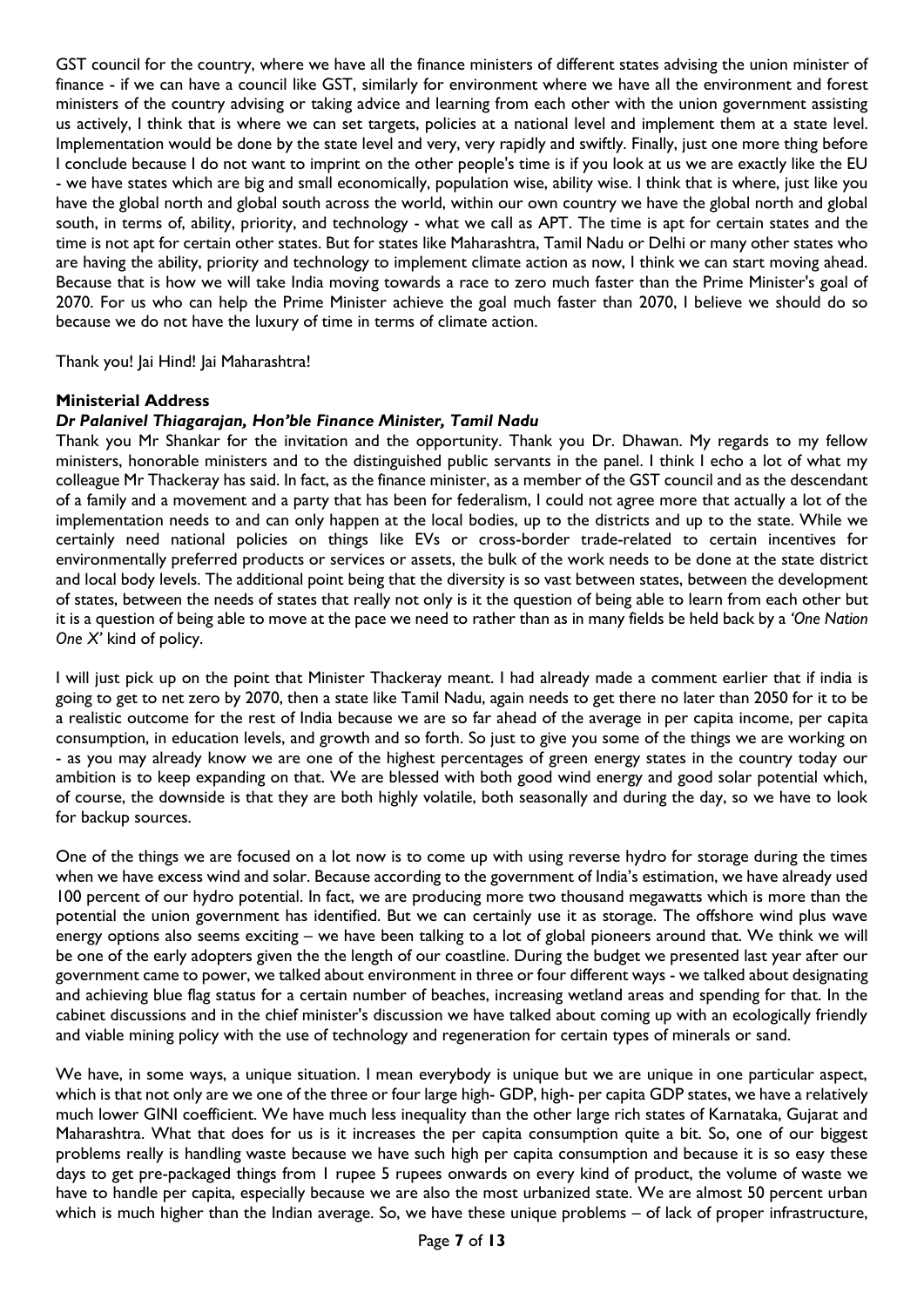both for supplying adequate resources like drinking water, but also for taking out waste like sewage and garbage. So, we have had to be very innovative and then look forward for sewage treatment plants and mining waste for kind of fuel generation. I am glad to say that in the last year we have looked at multiple options both of recovery from landfills as well as reducing the landfill deposit rate. We are also trying our best to implement green building codes for the large cities, where we are able to easily enforce these codes. It is much harder to do in a widespread rural area but because we have a lot of large cities, it is a bit easier to enforce a code through the cooperation, and then a green industry model with green growth.

One of the things we realize is that we need to take a holistic approach as has been mentioned again by my colleague who spoke earlier. I will just give you the classic example of that. Because of volatility in the weather caused by climate change this year was another year when we had massive rains in fact by quantum more than the rates, we received in the 2015 December period which led to the massive flooding and all these things. Though the infrastructure had only progressed a little bit we were able to manage a lot better because of active planning, active management, and active kind of decision delegation down to local levels and so forth. But even there, we ran into a unique situation where for example in my home district of Madurai, the official record showed less than average rainfall – marginally less than average rainfall for the month of November, but in fact multiple times we had flood alerts in the district, because the rivers where the rainfall happened flow through Madurai to the sea. So, this need for a comprehensive approach is also very important.

I would just echo also my colleague's statement about the need for cooperation across states for measuring ourselves not just on per capita GDP growth but also the quality of life – this is something very close to the Dravidian Movement that I am a descendant of. Back in 2016 at the centenary of the movement, I said maybe we need to set goals for what is a life with dignity; what is it that we provide to our citizens as a life with dignity with adequate resources with a healthy environment, with safety around them and so forth. We are quite far away from that even in Tamil Nadu and definitely at the Indian average. But I would go one step further and I would say that we need such a council of states – the GST council is a poor example for various reasons – but we need a council of states as was envisioned in the Constitution and has not been in practice for the last few years because political parties come and go and sometimes party A is in power and sometimes party B is running the government.

But what we need is an apolitical council of states to discuss many things including environmental issues, and policies and learnings from each other and test cases and case studies and examples and so forth. So broadly as a federalist, as an ardent supporter of delegation and evolution, as somebody who comes from what we call the self-respect movement who sees self-determination and self-governance, local self-governance as the natural extension of selfrespect, then all of these things resonate with me and I echo my colleagues comments and I firmly believe that the only way to succeed from here in achieving any of these goals is the sub-national and the sub-state level, this needs to be implemented in every village, in every village union, in every district, in every state, and it requires the kind of localization, customization and acculturalization that can only happen through communities that are integrated and lived with each other. It cannot happen thrust down from somebody onto somebody else.

Thank you.

# **Ministerial Address**

# *Mr James K Sangma, Hon'ble Cabinet Minister for Forests and Environment, Government of Meghalaya*

I am really deeply honoured to be sharing my thoughts here amongst such distinguished guests today and what I have just heard my esteemed colleagues speak about it is really something that I also, along with the Honourable Minister from Tamil Nadu, would like to echo the same thoughts that, yes, it is the need of the hour to have a concerted effort, all the states come together and put aside their differences and work collectively.

I represent a very small state, it is a tribal state called Meghalaya, which is one of the unique biotic regimes in the world. Along with Arunachal Pradesh, we formulate one of the biggest carbon sinks for India which is crucial for our country to honour the pledges made at the Paris Accord and for realizing its global environment commitments. In fact, the entire northeast block represents a unique ecological hotspot that performs various essential and critical ecosystem services for the nation. We, as a state, we are a forest economy with about 76 percent of our land under forest cover and we are significantly different from the rest of the nation geographically. Our natural and environmental capital is the most significant wealth that should actually be dictating our development and growth doctrine of the future and this should not be done by conventional economic models. Because of our fragile natural capital, we are also at the front lines of climate change a reality that is unspooling in our land right now. Officially we have entered an uncharted territory and we, as humans are right now finding ourselves directly in the assault line of Mother Nature. Because of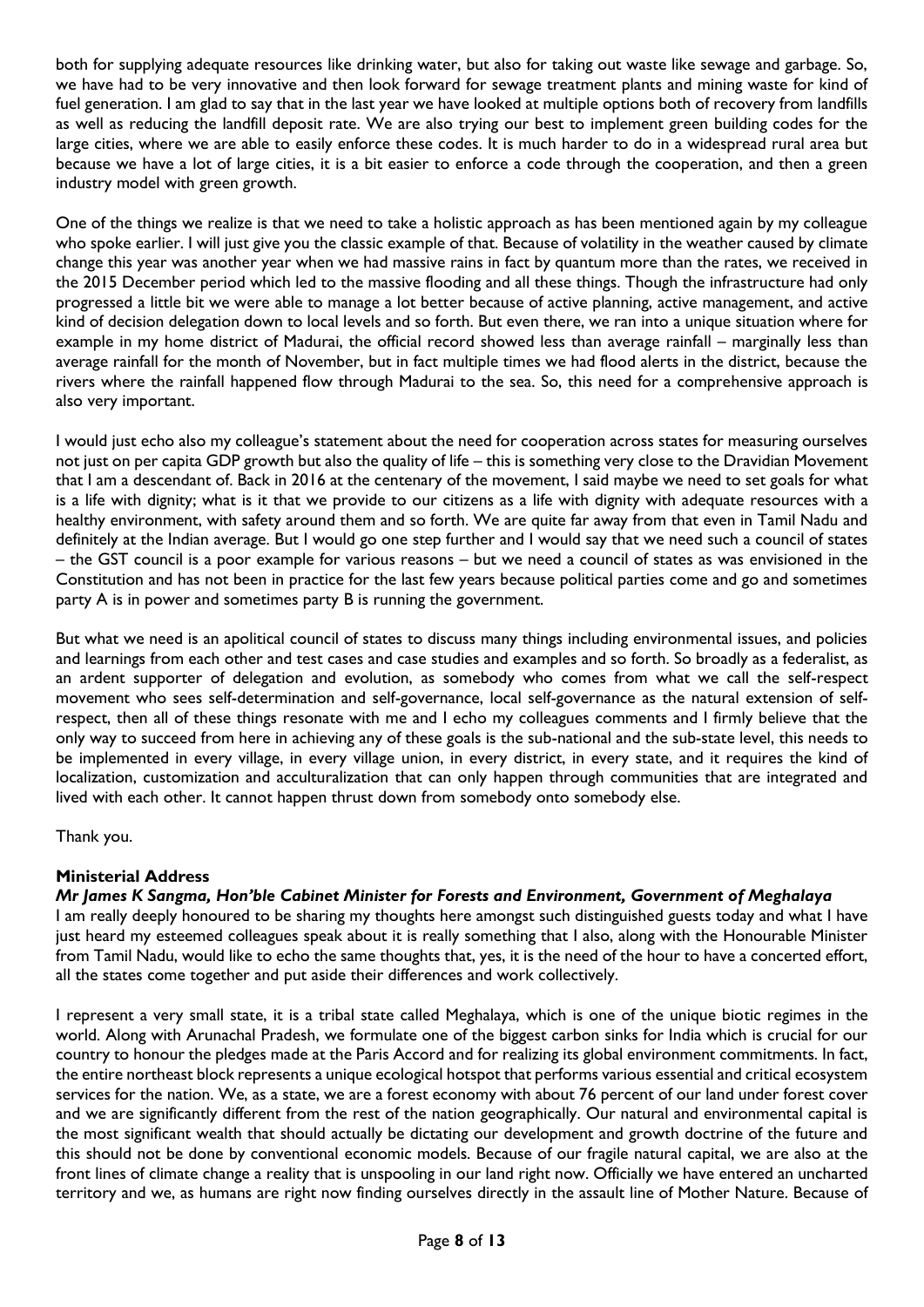our unique and ecological status, states like Meghalaya we cannot afford to have a nature negative industrial growth and we all need to re-attune, reconfigure our economic and social mindset to green our economies.

About eight months ago, in my personal post-COVID reckoning, when I saw the current economic doctrines collapse and amidst the clamor of not business as usual and building a better world, I sat down with some global and local experts to create a climate risk and adaptation atlas. I realized then that whether we like it or not the environment is still lingering on the ideological and regulatory fringes of our polity but I want to pole vault it to the forefront of political economy. In fact, make it a significant political and economic frontier. During this time, we also realized that there is this seething gap in the climate change realities of different geographies. Climate change and environment risk reality is extremely hyper localized and the case of violence, deprivation and degradation that is associated with it is of a different kind in different geographies.

As David Wallace Wells, one of my favorite authors, as he puts it, "climate change is not a discrete clue at the scene of the crime, not one hurricane, one flash flood at a time, it is a global conspiracy hiding in our decreasing crop yields, hunger starvation events and mounting malnutrition patterns, migrations, economic systems, increasing public health risks, and domestic violence, and civic unrest." These are all what we as states have to deal with in the aftermath of the unraveling reality of climate change. Add to it the cost of freak natural disasters which Mr Thackeray was mentioning about, that are now becoming something of a quotidian reality. India lost USD 87 billion approximately last year and the annual bill of 2021 is still to come in. All of these issues that I just stated, make a compelling case for subnational dynamics and frameworks, and more significantly, under unorthodox alliances for geographies which Mr Aditya Thackeray also was mentioning in line. This is for us to bolster and augment our fight against climate change.

Yes, there is a very clearly defined global and national climate agenda but the global and national has to meet the local here. In fact, I want to go further and put my submission on this forum that it is states like us that can act as eco laboratories and become world-class case studies to further inform the national climate agenda with our local and innovative climate governance and practices. We can be part of India's voice and help cement the environment and climate leadership status in the world. In essence, sub-national diplomacy can actually drive the climate action and green growth agenda of the country, I really truly believe that.

I would like to just spell out a few of the things that in the last eight months of our lives, where we have gone back to the drawing board and evolved a sub-national framework for our forest economies, like us who have to deal with the moral imperative of preserving their environment and also at the same time subscribing to the seductive economics of infinite growth. The environment state – this is an idea which I envisioned and that advocates an environment-first economic and social model for the Indo-Himalayan region, which is, in my view, a new economic and development paradigm.

So, what does an environment state mean? So, what basically it means that we need to innovate and be and be the first in the world to integrate nature in all aspects of development and growth activities and the north-eastern region can be a unique green laboratory in the world. In fact, Meghalaya aspires to be a leader to create a green block or forest economy coalition committed to finding solutions to fast depleting natural assets. We are experimenting boldly, I must say, with our sub-national innovations that could be replicable or replicated by forest economies like us in the world. We are creating a unique biodiversity heat map to assess and inventorize our biodiversity capital. We are using a nature-based solution in the form of a unique combination of algae that has showed us stellar results in cleaning up our acid mine drainage affected river. We are evolving a major bank concept and creating a mini carbon market. We are also looking at sister partnerships to trade our carbon stock in our forest with the emission-high states that are there in the rest of the country, and businesses that are moving towards the ESG framework. We are also preparing a unique climate emergency framework, creating bio patents for our living root bridges, evolving the forest first experiences in our national parks, training our youth to be forest therapists and building a climate change museum. Apart from that, we are also creating a unique livelihood framework to look at green jobs that are closely linked with conservation, preservation and restoration of nature.

So why not there be a return of investment on preserving our nature. We have seen in our state where we have our pineapples which will be made into vegan leather. So, through this, we are looking at the potential of how we can monetize our assets, and we are looking at the potential of also algal farming which why I was mentioning about how we use it to clean our rivers, also about farming those same algae, and also redefining the ecotourism frameworks for the state. Through all this, can Meghalaya leave the region to become an active climate action zone or a green Silicon Valley and become a coveted global case study for India? I think so, yes. The market for climate solutions I am told is a few trillion dollars and this unique economic model plus political consensus what I believe can attract global technologies industries and businesses to flock to the northeast region. So, this is what the annual calendar of our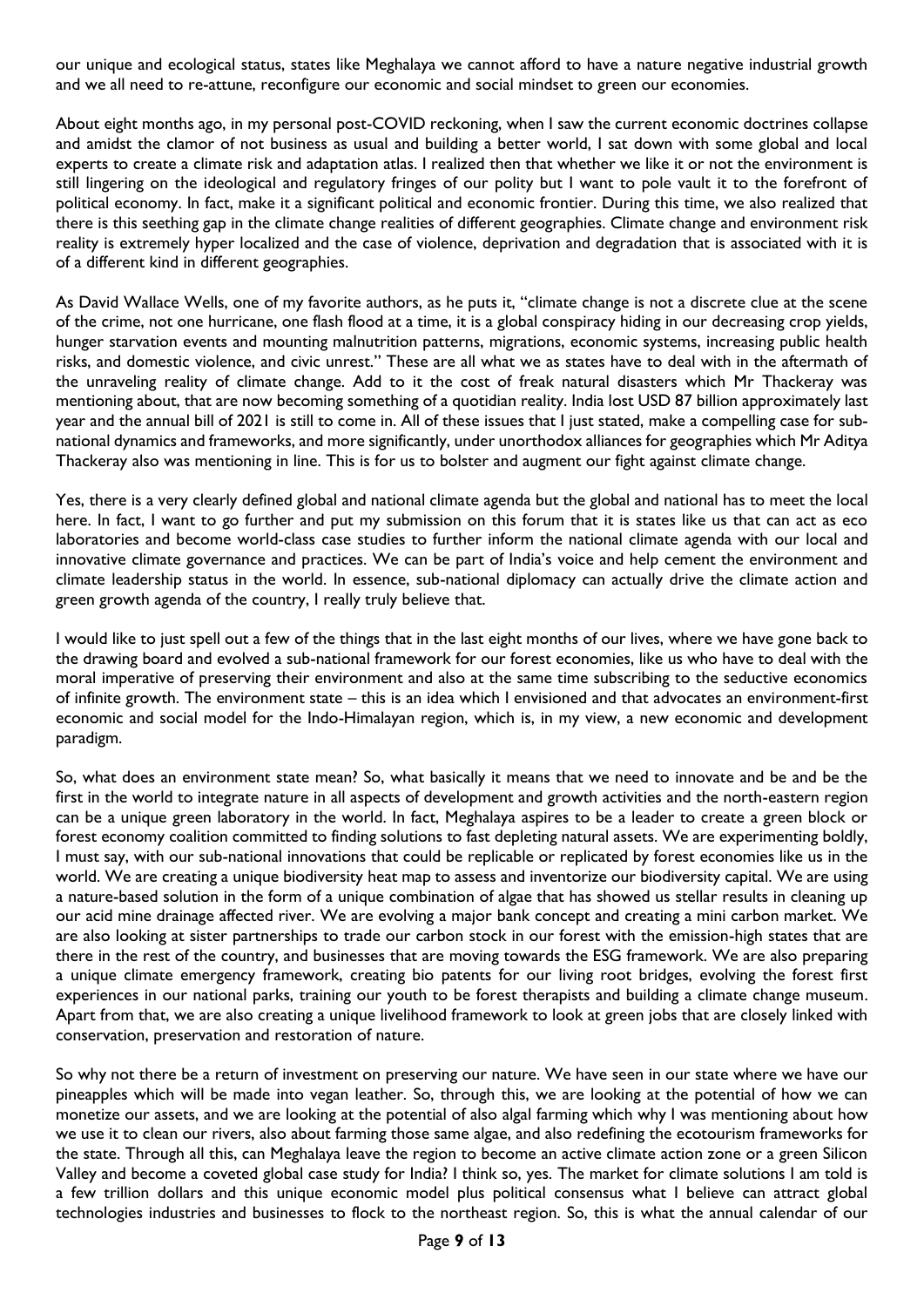climate governance experimentation and innovation in our eco laboratory looks like for Meghalaya. We want the Indo-Himalayan region to commit to this economic and social paradigm of environment, state and form a coalition to not just fight climate change but bring the environment at the economic, social and political forefront and prototype the core idea of nature's well-being. These, I think, sub-national frameworks, innovations and unorthodox alliances can create a decentralization of global and national climate agendas, which is critical for us to restore our nature and preserve the fast-depleting natural resources.

Thank you.

# **Special Address**

# *Mr Atul Bagai, Country Director – India, United Nations Environment Programme*

Thank you, sir. It has been very exciting half an hour listening to three state governments about their plans and it certainly highlights the fact that the sub-national efforts are needed so strongly to actually achieve the targets that are being committed at the international level. I will not get into the theoretic of green economy or its impact and what it can do, but I will just try to cite three examples and I see three rock stars who are sitting here with whom we are working to give very practical examples of why action needs to be taken now at the sub-national level.

One certainly big gap is that the Nationally Determined Contributions (NDC) is, for example just taking one international target, are at the central level or at the pan-India level, but the gap is that how do state governments, industry, civil society or what percentage of their work is going to contribute to the national target. I think that kind of a study needs to be done and that kind of an assessment needs to be done very quickly. But coming down to the action at the state government level, meaning it is so heartening to listen to the young rock star from Maharashtra, the minister there and Maharashtra being an industrial state with rich and diverse culture is certainly taking a lead on, as the minister said of a possible 2040 net zero target achievement they certainly have received many international awards for the kind of work they are doing, and the state has also joined the UN race to zero initiative, and joined the C-40 cities initiative also to address climate change. We were very happy to be signing a MoU with Maharashtra just two weeks back to assist Maharashtra in moving ahead on the agenda of reducing its environmental and carbon footprints and I think, this shows one example of how a very industrial state which is also the financial capital can take the initiative to move forward. I think these kinds of actions are showcase as good practices and good models which the other states can replicate.

I would not hesitate to mention and I see Deepak, the other rock star sitting here to say that, the state of Bihar really took the lead two years back when the Chief Minister announced a carbon neutral strategy by 2040 and they approached UNEP to assist them with developing that strategy. I think not many states were thinking at that time also because at the national level also, there was a lot of discussion going on at that time of whether India should commit to a carbon neutral target by a certain date or we should not look at it right now. But Bihar was the state and Deepak was instrumental in taking it forward of developing a climate resilient and low carbon development pathway by 2040. I agree with all the three that for the national target of 2070 has to be met, some of the leading states need to commit their achievement of targets by 2040 or 2050 because it will then assist the other states who are lagging behind to understand from their action and their achievements of what are the best lessons to be taken forward. I would also like to mention here that Bihar and Orissa are already taking a lead in green budgeting and that that certainly is a very commendable step and I think very soon all the states and UTs of India would need to really look at green budgeting in a big way.

My third example is of what can happen at a district level and we are very encouraged by the step that Angul district in Orissa has taken to develop a district level roadmap on inclusive green economy. This is probably one of the first districts to be taking that step and I really applaud the District Magistrate there for taking this step forward and we now have at least 20 partners who are coming together to assist Angul district on this very innovative venture and Angul being one of the more industrial states, the mining state, the vulnerable tribal society – it has all the areas which need addressing at a district level and we are very happy that such kind of sub-national activities have started and I think this will show the path on moving forward to meet the admissions.

Thank you.

# **Special Address**

# *Mr Dipak Kumar Singh, Principal Secretary, Environment, Forest, and Climate Change Department, Government of Bihar*

The topic of discussion is very apt because I believe that any global sustainable development strategy for being successful has to percolate not only up to the lowest levels of governance, as the Hon'ble Minister from Tamil Nadu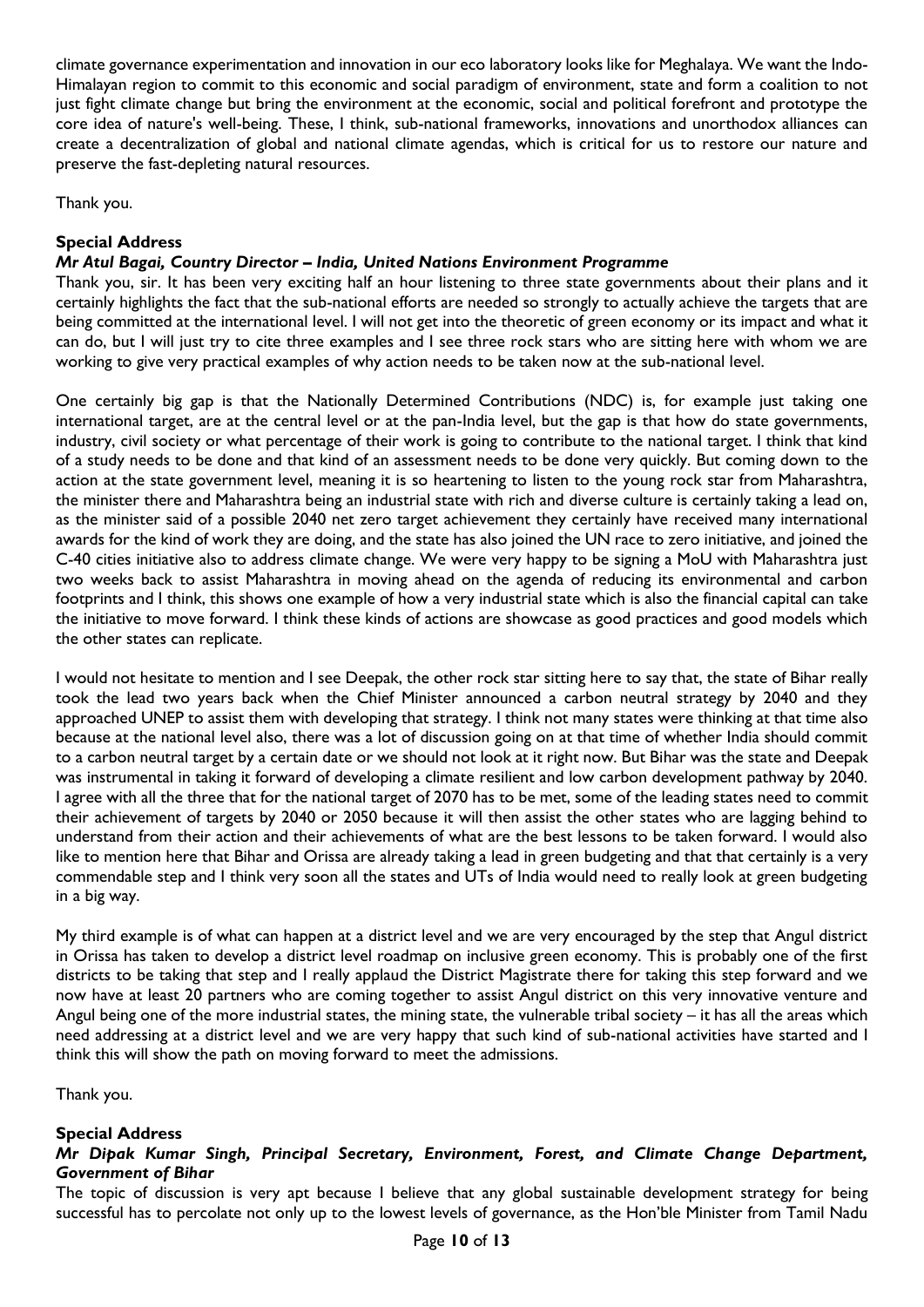also mentioned but also up to the common man. Hence it is imperative that the strategy which we build which we think about has to be broken into action points which are intelligible and actionable for every level of government as well as for each and every individual citizen, which can be practiced at their individual level. Because the green growth which we talk about is not only a government policy issue it is not only a government level strategy issue but it is actually an issue of realigning the way of life of each and every person of the common citizen.

Now as Mr Atul Bagai also mentioned that we are at the forefront of adopting a green growth strategy. In fact our current Hon'ble Chief Minister Nitish Kumar is very much concerned for the environment and he has been at the forefront. We had prepared and we are following an agricultural roadmap since the year 2008, and since 2012 when the second Krishi roadmap or the agriculture roadmap was prepared, then specifically there was one action which was called Hariyali Mission or the greening mission which was aimed at increasing the green cover. It was started in 2012, because Bihar as a state, after the bifurcation of the state of Jharkhand, had very less natural forest – we just have around seven percent of forest area, which is under natural forest. So, we had to adopt a different strategy where we can take the plantation outside the forest area to the farmers in the in the form of agroforestry, and to the common areas, linear plantation like on the river bunds, on the canal embankments and on the roadside so that we started since 2012, which has now started giving its results.

The second major step was a campaign called *Jal Jeevan Hariyali*, that is, water, life and greenery which was started since 2019, and the name was specifically given by the Hon'ble Chief minister and he said that, he has kept left in between because without water and greenery, any form of life, not only human life but any form of life is not possible that is why he named the campaign as water, life and greenery campaign, that is *Jal Jeevan Hariyali* campaign. Mr Bagai already mentioned green budget we have started since the year 2021 and the same year, 2021 we signed a MoU with UNEP for developing a low carbon pathway. That time we did not use the word net zero. In fact, we wanted to achieve that by 2040 but we did not use that word because as there was certain apprehension and certain reservations at the level of the central government of for using that word. So, we did not actually use the word net zero but that was our target and we have planned it for 2040 and we are in the process of developing that strategy.

Now there are several challenges which I feel is there in achieving an inclusive and sustainable development. The first thing which I feel is that sustainability when we call about sustainable development it has to be primarily based on the three pillars of reduce, reuse, and recycle. Now the first contradiction which arises is from the aggressive consumerism which is propagated by the current neoliberal development philosophy because this philosophy seeks to boost economic growth through higher consumption. As a strategy, it shortens the life of consumer goods so as to increase the frequency of replacement and it also dissuades reduce and reuse. We can see from our own homes only that the common gadgets which we used for a very long time how their life has been shortened and hardly they are repaired or they can be reused.

Recycling, the third pillar, in any case, it is not a universal solution nor it is always cost effective. So the currently prevalent development philosophy, I feel, in itself, carries an inherent contradiction to the sustainable use of resources. Second point is that the inclusivity. Now, inclusivity also seems difficult to achieve in the current development strategy because as we see it is continuously increasing the hiatus between the rich and the poor; between those holding financial, intellectual capital and technology on the one hand, and a large mass which is just dependent on selling their physical labour.

During the time of COVID, when we talked about economic depression and lot of people lost their jobs, lost their livelihoods but even during that time, the total cumulative wealth of the top 1%, 2% or even 10% of the population increased. So, the current development strategy has some inherent fallacies which we have to understand and analyse. Thirdly, the technological revolution which we call by various names industry 4.0, AI era, and virtual reality - they have created an impression of invincibility and super dominance of humans over nature and this has also accelerated the exploitation of nature and natural resources. We have to appreciate that with all the technological developments, the nature and natural resources cannot be recreated. I was very happy to listen to the hon'ble minister from Meghalaya when we talked about that. In fact, I feel very pathetic when some of the serene forests of India are destroyed for socalled development. What we are actually doing is under the garb of action for mitigation, the unbridled exploitation of natural resources that we are doing, that has to be stopped because sustainability can be achieved only by aligning our growth strategy with the nature and in this, I completely agree with the Hon'ble Minister from Meghalaya which he talked about. It cannot happen by first destroying the nature and then adopting a mitigation strategy. The approach should be to mainstream the environmental concerns in the policy so that there is minimum or negligible harm to nature.

Finally, I will just add one more thing that the new alternatives which we are now practicing or which we are now being told to adopt for the green growth, in that also there should be a word of caution it should not be pushed in a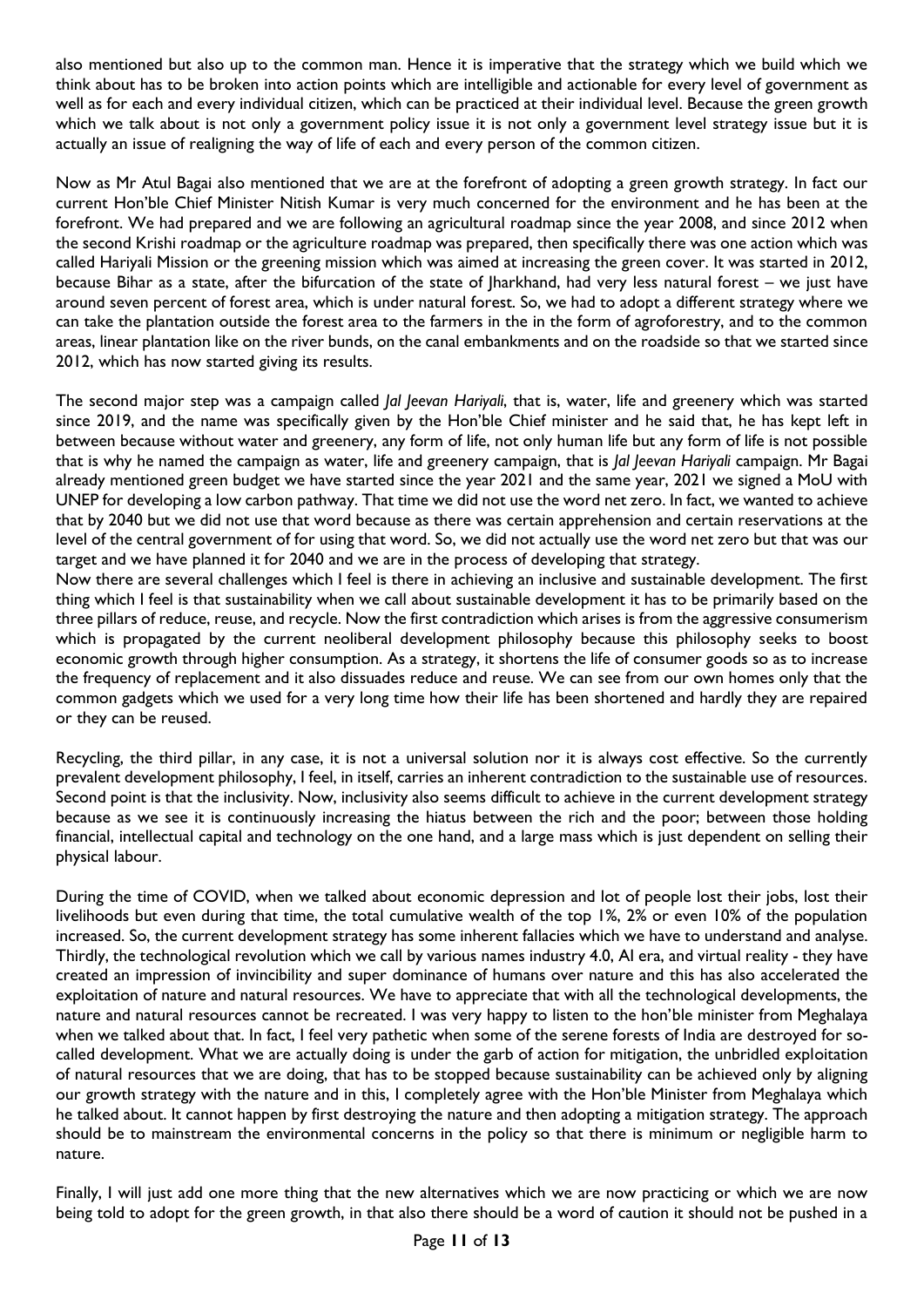hurry without adequate research and development on their environmental cost itself, because there may be some immediate gain but we have to see the long-term impact. When plastic was introduced, it was also called as something else like a miracle because it solved many problems, but now we are facing difficulty of how that plastic has created the difficulty in the long run. Similarly, whatever we are introducing now whether it is EV, whether it is solar, we have to see the long term – the equipment which we are using, how they will be recycled and how they will be disposed. That thing has to be thought also and that thing must also be given an adequate research and development. I also feel that whenever we talk about green growth, then a myth is there that the green is always costlier than the business as usual or it is going to be costlier than the business as usual, or that it will be disruptive. I think this should be assessed impartially based on evidence and we should not just go by the assumption that whenever it is we are going green it is going to be costlier than what we are doing now.

Thank you very much!

# **Special Address**

# *Mr Shantanu Gotmare, Commissioner & Secretary, Government of Assam*

Thank you so much sir. Honorable ministers from the states of Maharashtra, Tamil Nadu and Meghalaya, the other esteemed invitees here as well as the other panellists. It is a privilege to be present in this ministerial plenary on the green growth. Because I have worked in the sector, the way I understand green growth is that there are two aspects to it. One is, of course, the aspect of the climate change which is the growth with sustainability, but it is also means that the benefits of the growth have to be widespread which means there have to be the inclusivity as well. If we look at that, in that sense then there are various approaches, that at the sub-national level, even the states can take. There are certain things which, even from the national level, has to flow. One of the concrete examples, in the regulatory aspect, till now we do not have the proper inclusion of the use of alternative materials in the construction sector. Many of the PWDs in the states, they are still using the old technologies and there is not enough space which is available for using the alternative materials, and one of the things because of which this is happening is because there is no standardization and there are no scales. So, if the states can formulate the strategies for inclusion of the alternative material, for example, the construction waste or even whenever we are doing for example the ram filling of a particular flyover. If instead of the virgin earth if the recycled materials could be used, such alternative approaches could go well in doing things.

The second thing is about the innovation. For example, I come from Maharashtra originally, and we had worked with MSRDC there, in my previous organization, to actually look at the intersections, to have the large solar panels on the MSRDC intersections, and we could find out that even without having more land to be acquired, nearly 200 plus megawatt potential could be designed even within the MSRDC's existing pathways. So, which means that if we can marry the existing infrastructure with the innovative things then there is one more approach wherein you can generate the revenue from the existing infrastructure.

The third thing is about finance and in which I agree with hon'ble ministers from Maharashtra as well as Tamil Nadu that there has to be a tweak at the two levels. Firstly, even within the GST, there is no component which goes for, let us say, the green industries or which goes for the greening of different sectors. So probably one is the either a council of states approach or a combined trust by the states to have some additional incentive for going green, even in the Finance Commission or in the GST. The second would be the green financing norms by the RBI, by which the states borrow from the RBI, if there could be some concessional loans that could be made available to the states for either the multiple states which are at the higher level of industrialization for either greening the existing industrial estates or even for incentivizing green industries, for somebody who is already industrialized and somebody who is low industrialized such as my cadre, which is Assam and Meghalaya, to actually maintain their greenery, so that pools into the nationwide thing, then it could be much more beneficial because we have a financial incentive also to go with it.

The last one in terms of regulatory, finance, and technology, the last one is the mass awareness about the way the things are consumed, the demand for the things which are sustainable. To that extent, there are many experiments which are being done around the world which could be replicated. For example, the reusable containers which are getting introduced in Japan, the container itself you can put it back to the shop and only the stuff which is inside that you can take it and consume it. So today, for example, if I take a 500 ml shampoo bottle, there is no way that I can return the shampoo bottle and utilize only the shampoo. So, something of that sort wherein reusable containers could be brought in. Such things which are innovation which are sort of the mass awareness for the items of mass consumption that is something which will also go in a big way in terms of pushing the states or pushing the markets towards going green.